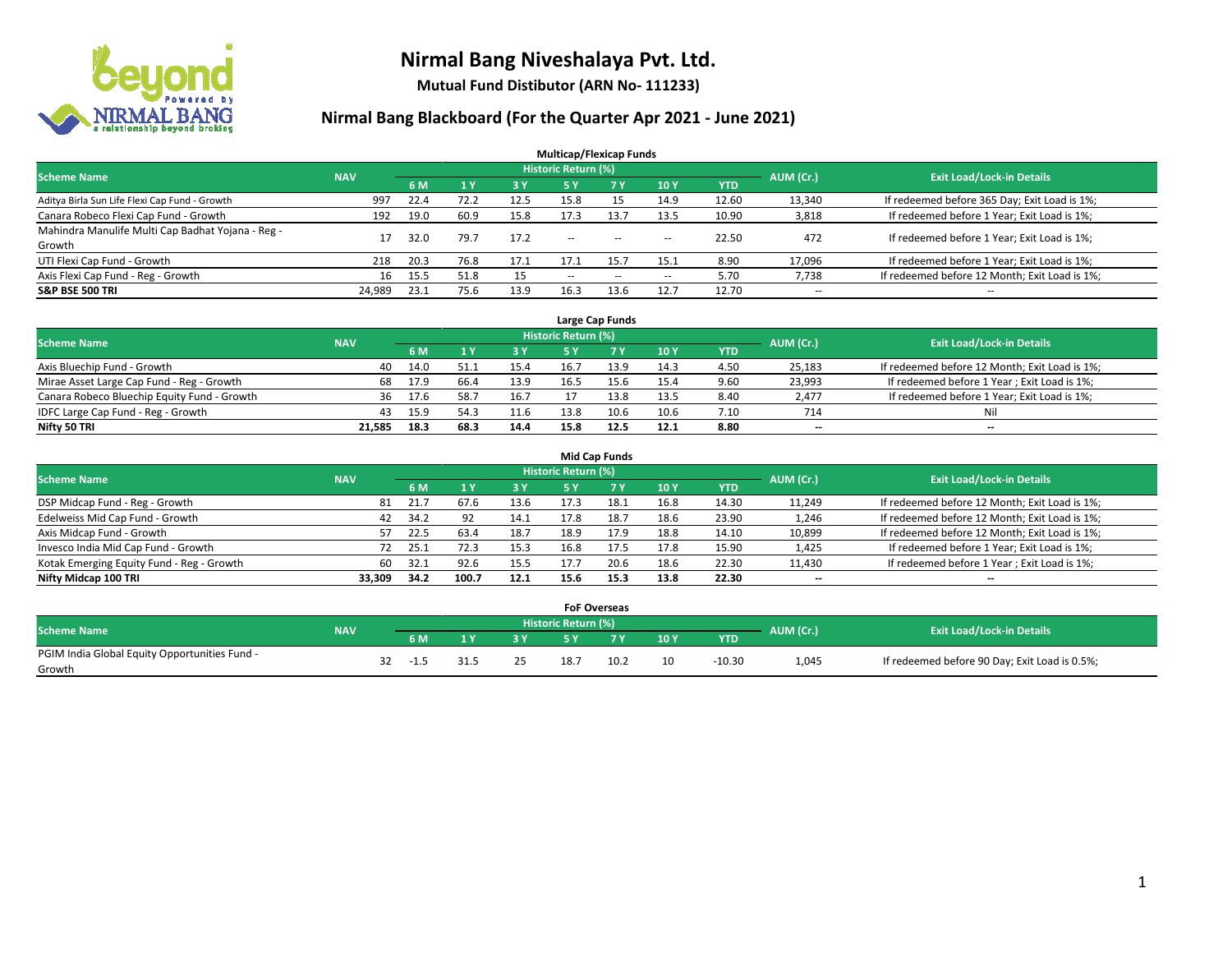

**Mutual Fund Distibutor (ARN No- 111233)**

|                                                  |            |      |      |            |                            | Large & Midcap |      |            |           |                                              |
|--------------------------------------------------|------------|------|------|------------|----------------------------|----------------|------|------------|-----------|----------------------------------------------|
| <b>Scheme Name</b>                               | <b>NAV</b> |      |      |            | <b>Historic Return (%)</b> |                |      |            | AUM (Cr.) | <b>Exit Load/Lock-in Details</b>             |
|                                                  |            | 6 M  |      | <b>3 Y</b> | 5 Y                        | <b>7Y</b>      | 10Y  | <b>YTD</b> |           |                                              |
| Mirae Asset Emerging Bluechip Fund - Growth      | 83         | 27.4 | 84.6 | 20         | 21.7                       | 23             | 22.5 | 18.00      | 16,602    | If redeemed before 1 Year; Exit Load is 1%;  |
| Canara Robeco Emerging Equities - Growth         | 135        | 21.0 | 69.9 | 13.7       | 17.9                       | 20.1           | 19.5 | 12.30      | 8,381     | If redeemed before 1 Year; Exit Load is 1%;  |
| Principal Emerging Bluechip Fund - Growth        | 152        | 24.8 | 74.9 | 12.4       | 17.6                       | 18.7           | 18.4 | 14.80      | 2,571     | If redeemed before 365 Day; Exit Load is 1%; |
| Invesco India Growth Opportunities Fund - Growth | 45         | 19.1 | 58.9 | 11.5       | 15.3                       | 14.7           | 13.5 | 9.70       | 3,653     | If redeemed before 1 Year; Exit Load is 1%;  |
| Kotak Equity Opportunities Fund - Reg - Growth   | 169        | 22.1 | 67.8 | 14.8       | 16.4                       | 15.8           | 14.3 | 13.60      | 5,781     | If redeemed before 1 Year; Exit Load is 1%;  |
| Tata Large & Mid Cap Fund - Reg - Growth         | 285        | 20.2 | 67.3 | 14.7       | 14.5                       | 14.4           | 13.9 | 12.50      | 2,137     | If redeemed before 365 Day; Exit Load is 1%; |
| NIFTY Large Midcap 250 TRI                       | 10,369     | 25.9 | 82   | 14.2       | 17.2                       | 15.5           | 14.4 | 15.60      | --        | $- -$                                        |

| <b>Focused Funds</b>                                |            |      |      |      |                     |      |        |            |           |                                               |  |  |  |
|-----------------------------------------------------|------------|------|------|------|---------------------|------|--------|------------|-----------|-----------------------------------------------|--|--|--|
| <b>Scheme Name</b>                                  | <b>NAV</b> |      |      |      | Historic Return (%) |      |        |            | AUM (Cr.) |                                               |  |  |  |
|                                                     |            | 6 M  |      | 3 Y  | 5 Y                 |      | 10Y    | <b>YTD</b> |           | <b>Exit Load/Lock-in Details</b>              |  |  |  |
| Axis Focused 25 Fund - Growth                       | 39         | 15.5 | 61.2 | 13.4 |                     | 16.4 | $\sim$ | 5.60       | 15,521    | If redeemed before 12 Month; Exit Load is 1%; |  |  |  |
| ICICI Prudential Focused Equity Fund - Ret - Growth | 42         | 27.4 | 61.2 | 14.5 | 14.1                | 11.8 | 11.8   | 15.70      | 1,316     | If redeemed before 1 Year; Exit Load is 1%;   |  |  |  |
| SBI Focused Equity Fund - Growth                    | 197        | 19.8 | 58.4 | 13.4 | 16.1                | 17.2 | 17.3   | 12.00      | 14,767    | If redeemed before 1 Year; Exit Load is 1%;   |  |  |  |
| <b>S&amp;P BSE 500 TRI</b>                          | 24.989     | 23.1 | 75.6 | 13.9 | 16.3                | 13.6 | 12.7   | 12.70      | $- -$     | $\overline{\phantom{a}}$                      |  |  |  |

| <b>Small Cap Funds</b>             |            |      |       |                            |      |      |        |            |           |                                               |  |  |  |
|------------------------------------|------------|------|-------|----------------------------|------|------|--------|------------|-----------|-----------------------------------------------|--|--|--|
| <b>Scheme Name</b>                 | <b>NAV</b> |      |       | <b>Historic Return (%)</b> |      |      |        |            | AUM (Cr.) | <b>Exit Load/Lock-in Details</b>              |  |  |  |
|                                    |            | 6 M  |       | 73 Y.                      |      |      | 10Y    | <b>YTD</b> |           |                                               |  |  |  |
| Axis Small Cap Fund - Reg - Growth | 49         | 32.8 | 93.2  | 21.3                       | 19.8 | 20.5 | $\sim$ | 24.20      | 4,854     | If redeemed before 12 Month; Exit Load is 1%; |  |  |  |
| DSP Small Cap Fund - Reg - Growth  | 88         | 36.0 | 113.2 | 12.5                       | 15.3 |      | 19.5   | 24.10      | 6,689     | If redeemed before 12 Month; Exit Load is 1%; |  |  |  |
| SBI Small Cap Fund - Growth        | 87         | 34.0 | 102.5 | 15.5                       | 21.8 |      | 22.6   | 21.60      | 7,919     | If redeemed before 1 Year; Exit Load is 1%;   |  |  |  |
| Nifty Smallcap 100 TRI             | 11.312     | 47.2 | 136.4 | 7.2                        | 13.1 | 10.9 | 11     | 28.60      | $- -$     | $\overline{\phantom{a}}$                      |  |  |  |

| ELSS Schemes (Tax Saving u/s 80-C)           |                                  |      |                |      |           |            |            |            |           |                          |  |  |  |
|----------------------------------------------|----------------------------------|------|----------------|------|-----------|------------|------------|------------|-----------|--------------------------|--|--|--|
| <b>Scheme Name</b>                           | <b>Exit Load/Lock-in Details</b> |      |                |      |           |            |            |            |           |                          |  |  |  |
|                                              | <b>NAV</b>                       | 6 M  | 1 <sup>1</sup> | 3 Y  | <b>5Y</b> | <b>7 Y</b> | <b>10Y</b> | <b>YTD</b> | AUM (Cr.) |                          |  |  |  |
| Aditya Birla Sun Life Tax Relief 96 - Growth | 39                               | 13.0 | 48.2           | 7.4  | 12.5      | 14.8       | 13.5       | 3.90       | 13,388    | Nil                      |  |  |  |
| Axis Long Term Equity Fund - Growth          | 63                               | 16.2 | 58.2           | 14.3 | 16.2      | 17.1       | 17.9       | 6.40       | 28,239    | Nil                      |  |  |  |
| Canara Robeco Equity Tax Saver Fund - Growth | 99                               | 24.9 | 70.8           | 18.7 | 17.9      | 15.3       | 14.5       | 13.50      | 2,044     | Nil                      |  |  |  |
| Invesco India Tax Plan - Growth              |                                  | 21.7 | 65             | 13.5 | 15.8      | 16         | 15.2       | 11.50      | 1,544     | Nil                      |  |  |  |
| Mirae Asset Tax Saver Fund - Reg - Growth    | 27                               | 24.9 | 85.5           | 18.9 | 21.8      | $\sim$     | $\!-$      | 16.00      | 7,251     | Nil                      |  |  |  |
| S&P BSE 200 TRI                              | 7.995                            | 21.6 | 72.6           | 14.4 | 16.3      | 13.6       | 12.8       | 11.60      | $- -$     | $\overline{\phantom{a}}$ |  |  |  |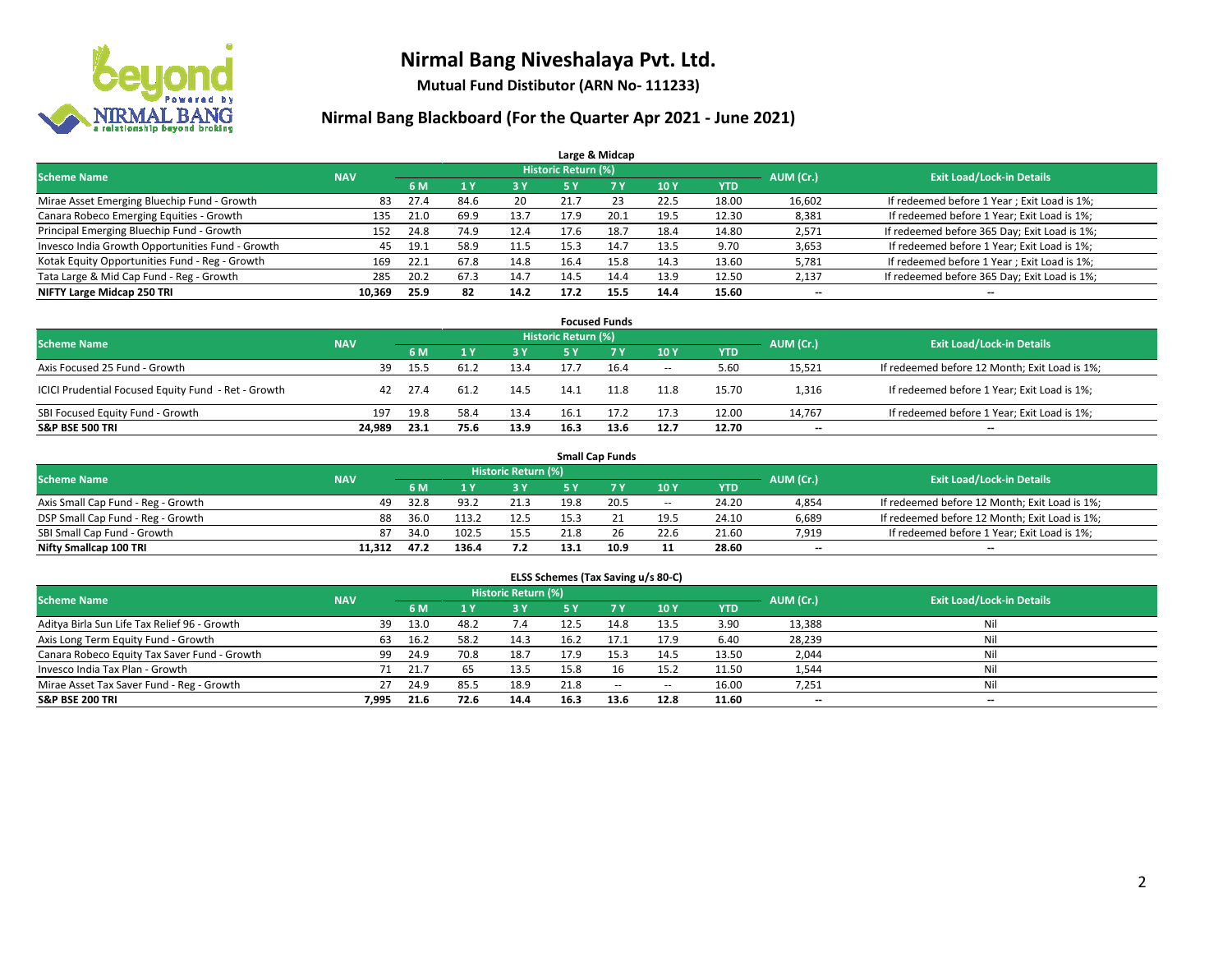

**Mutual Fund Distibutor (ARN No- 111233)**

| <b>Solution Oriented</b>                                  |            |      |      |                            |           |           |                          |            |           |                                               |  |  |  |
|-----------------------------------------------------------|------------|------|------|----------------------------|-----------|-----------|--------------------------|------------|-----------|-----------------------------------------------|--|--|--|
| <b>Scheme Name</b>                                        | <b>NAV</b> |      |      | <b>Historic Return (%)</b> |           |           |                          |            | AUM (Cr.) | <b>Exit Load/Lock-in Details</b>              |  |  |  |
|                                                           |            | 6 M  | 1 Y  | 3 Y                        | <b>5Y</b> | <b>7Y</b> | 10Y                      | <b>YTD</b> |           |                                               |  |  |  |
| <b>HDFC Childrens Gift Fund</b>                           | 164        | 18.4 | 59.3 | 12.7                       | 14.4      | 13.9      | 14.4                     | 11.70      | 4,352     | Nil                                           |  |  |  |
| Tata Retirement Savings Fund - Moderate Plan - Reg        | 38         | 12.9 | 43.4 | 9.2                        | 13.7      | 15.2      | $\overline{\phantom{a}}$ | 5.70       | 1,371     | If redeemed before 61 Month; Exit Load is 1%; |  |  |  |
| Tata Retirement Savings Fund - Progressive Plan -<br>Reg  | 38         | 14.8 | 50.2 | 9.7                        | 15.5      | 15.2      | $\sim$                   | 6.60       | 1,007     | If redeemed before 61 Month; Exit Load is 1%; |  |  |  |
| Tata Retirement Savings Fund - Reg - Conservative<br>Plan | 24         | 4.8  | 16.4 | 7.9                        | 9.1       | 9.6       | $\overline{\phantom{a}}$ | 2.20       | 168       | If redeemed before 61 Month; Exit Load is 1%; |  |  |  |
| <b>S&amp;P BSE 200 TRI</b>                                | 7,995      | 21.6 | 72.6 | 14.4                       | 16.3      | 13.6      | 12.8                     | 11.60      | --        | --                                            |  |  |  |

|                                                    |            |      |      |                            |      | <b>Index Fund</b> |      |            |           |                                               |
|----------------------------------------------------|------------|------|------|----------------------------|------|-------------------|------|------------|-----------|-----------------------------------------------|
| <b>Scheme Name</b>                                 | <b>NAV</b> |      |      | <b>Historic Return (%)</b> |      |                   |      |            | AUM (Cr.) | <b>Exit Load/Lock-in Details</b>              |
|                                                    |            | 6 M  |      | 73 Y.                      | 5 Y  | <b>77 V</b>       | 10Y  | <b>YTD</b> |           |                                               |
| HDFC Index Fund-NIFTY 50 Plan                      | 139        | 18.0 | 67.5 | 13.7                       | 15.2 |                   | 11.3 | 8.60       | 2,928     | If redeemed before 3 Day; Exit Load is 0.25%; |
| ICICI Prudential Nifty Next 50 Index Fund - Growth | 33.        | 23.3 | 58.4 | 9.3                        | 14.3 | 13.2              | 12.9 | 13.80      | 1,101     | Nil                                           |
| UTI Nifty Index Fund - Growth                      | 100        | 18.1 | 67.9 | 14                         | 15.4 | 12.1              | 11.4 | 8.70       | 3,669     | Nil                                           |
| Nifty 50 TRI                                       | 21,585     | 18.3 | 68.3 | 14.4                       | 15.8 | 12.5              | 12.1 | 8.80       | $- -$     | $\overline{\phantom{a}}$                      |

|                                       |            |                                  |      |      |      | <b>Contra/Value Fund</b> |      |       |       |                                             |
|---------------------------------------|------------|----------------------------------|------|------|------|--------------------------|------|-------|-------|---------------------------------------------|
| <b>Scheme Name</b>                    | AUM (Cr.)  | <b>Exit Load/Lock-in Details</b> |      |      |      |                          |      |       |       |                                             |
|                                       | <b>NAV</b> | 6 M                              |      | 3 Y  |      | 7 V                      | 10Y  | YTD   |       |                                             |
| Invesco India Contra Fund - Growth    | 67         | 21.8                             |      | 13.3 |      |                          | 15.6 | 12.50 | 6,438 | If redeemed before 1 Year; Exit Load is 1%; |
| UTI Value Opportunities Fund - Growth | 87         | 22.0                             | 70.2 | 14   | 14.5 |                          | 12.4 | 12.80 | 5,526 | If redeemed before 1 Year; Exit Load is 1%; |
| <b>S&amp;P BSE 500 TRI</b>            | 24.989     | 23.1                             | 75.6 | 13.9 | 16.3 | 13.6                     | 12.7 | 12.70 | $- -$ | $- -$                                       |

|                                                                           |            |      |       |                          |           | Sector/Thematic |               |            |           |                                               |
|---------------------------------------------------------------------------|------------|------|-------|--------------------------|-----------|-----------------|---------------|------------|-----------|-----------------------------------------------|
| <b>Scheme Name</b>                                                        | <b>NAV</b> |      |       | Historic Return (%)      |           |                 |               |            | AUM (Cr.) | <b>Exit Load/Lock-in Details</b>              |
|                                                                           |            | 6 M  |       | 3 Y                      | <b>5Y</b> | <b>7 Y</b>      | 10Y           | <b>YTD</b> |           |                                               |
| Canara Robeco Consumer Trends Fund - Reg -<br>Growth                      | 57         | 21.7 | 61.2  | 15.5                     | 18.3      | 17.2            | 15.7          | 11.20      | 561       | If redeemed before 1 Year; Exit Load is 1%;   |
| Mirae Asset Great Consumer Fund - Growth                                  | 47         | 21.1 | 60.8  | 12.6                     | 17.4      | 15.9            | 16.3          | 12.60      | 1,181     | If redeemed before 1 Year; Exit Load is 1%;   |
| <b>ICICI Prudential Technology Fund - Growth</b>                          | 114        | 31.6 | 127.8 | 29.5                     | 22.6      | 21.2            | 20.1          | 14.90      | 2,042     | If redeemed before 15 Day; Exit Load is 1%;   |
| Nippon India Pharma Fund - Growth                                         | 291        | 27.0 | 58.3  | 29.6                     | 17.2      | 19              | 18            | 14.80      | 4,812     | If redeemed before 1 Month; Exit Load is 1%;  |
| BNP Paribas India Consumption Fund - Reg - Growth                         |            | 18.1 | 49.4  | $\overline{\phantom{a}}$ |           |                 | $\sim$ $\sim$ | 9.70       | 692       | If redeemed before 12 Month; Exit Load is 1%; |
| ICICI Prudential Banking and Financial Services Fund -<br>Retail - Growth | 78         | 28.6 | 97    | 10.1                     | 17.3      | 15.2            | 16            | 18.80      | 3,989     | If redeemed before 15 Day; Exit Load is 1%;   |
| <b>S&amp;P BSE 500 TRI</b>                                                | 24,989     | 23.1 | 75.6  | 13.9                     | 16.3      | 13.6            | 12.7          | 12.70      | --        | --                                            |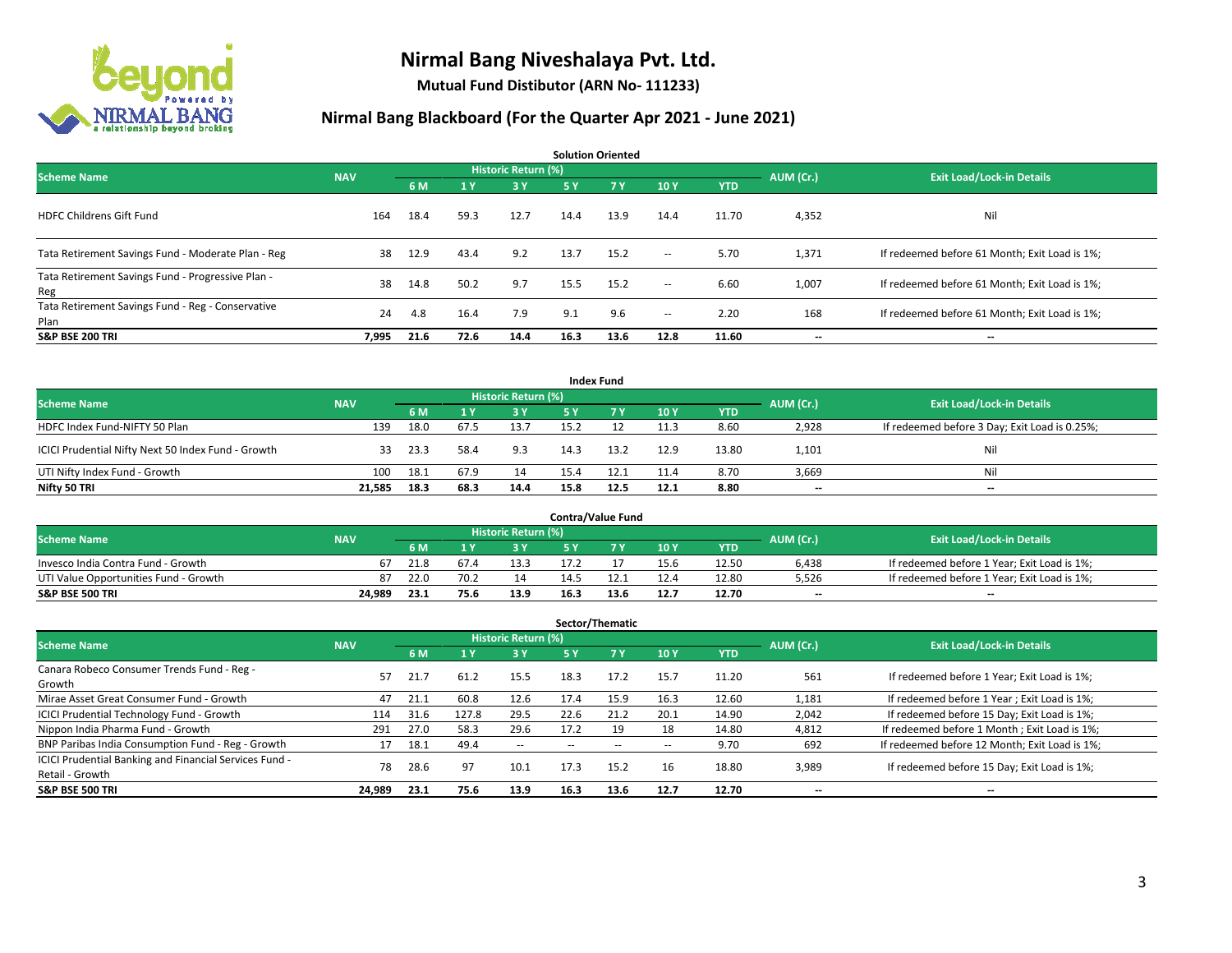

**Mutual Fund Distibutor (ARN No- 111233)**

| <b>Dynamic Asset Allocation Funds</b>                      |            |      |      |                            |      |        |       |            |           |                                               |  |  |  |
|------------------------------------------------------------|------------|------|------|----------------------------|------|--------|-------|------------|-----------|-----------------------------------------------|--|--|--|
| <b>Scheme Name</b>                                         | <b>NAV</b> |      |      | <b>Historic Return (%)</b> |      |        |       |            | AUM (Cr.) | <b>Exit Load/Lock-in Details</b>              |  |  |  |
|                                                            |            | 6 M  |      | 3 Y                        | 5 Y  | 7 Y    | 10Y   | <b>YTD</b> |           |                                               |  |  |  |
| ICICI Prudential Balanced Advantage Fund - Reg -<br>Growth | 46         | 11.5 | 40.9 | 11                         | 11.8 | 11.5   | 12.7  | 6.90       | 30,900    | If redeemed before 1 Year; Exit Load is 1%;   |  |  |  |
| Nippon India Balanced Advantage Fund - Growth              | 112        | 13.5 | 38.4 | 9.8                        | 12.8 | 11.2   | 11.2  | 7.30       | 3,310     | If redeemed before 12 Month; Exit Load is 1%; |  |  |  |
| Edelweiss Balanced Advantage Fund - Growth                 | 32         | 13.9 | 40.5 | 13                         | 12.3 | 11.7   |       | 7.10       | 3,564     | If redeemed before 365 Day; Exit Load is 1%;  |  |  |  |
| Kotak Balanced Advantage Fund - Reg - Growth               | 13         | 9.1  | 37.2 | $\sim$                     | --   | $\sim$ | $\!-$ | 4.90       | 8,114     | If redeemed before 1 Year; Exit Load is 1%;   |  |  |  |
| NIFTY 50 Hybrid Composite Debt 65:35 Index                 | 13.121     | 12.5 | 44.3 | 13.7                       | 13.8 | 11.8   | 11.3  | 6.20       | $- -$     | --                                            |  |  |  |

| <b>Hybrid Aggressive</b>                        |            |      |      |                     |      |        |                          |      |           |                                               |  |  |  |
|-------------------------------------------------|------------|------|------|---------------------|------|--------|--------------------------|------|-----------|-----------------------------------------------|--|--|--|
| <b>Scheme Name</b>                              | <b>NAV</b> |      |      | Historic Return (%) |      |        |                          |      | AUM (Cr.) | <b>Exit Load/Lock-in Details</b>              |  |  |  |
|                                                 |            | 6 M  |      | 2 V                 |      |        | 10Y                      | YTD  |           |                                               |  |  |  |
| Canara Robeco Equity Hybrid Fund - Growth       | 218        | 14.5 |      |                     | 14.6 |        | 13.7                     | 8.30 | 4,982     | If redeemed before 1 Year; Exit Load is 1%;   |  |  |  |
| SBI Equity Hybrid Fund - Growth                 | 179        | 16.8 | 46.7 | 12.8                | 13.4 |        | 13.8                     | 9.00 | 38.141    | If redeemed before 12 Month; Exit Load is 1%; |  |  |  |
| Mirae Asset Hybrid - Equity Fund - Reg - Growth | 20         | 16.3 | 50.8 | 13.6                | 14.6 | $\sim$ | $\overline{\phantom{a}}$ | 9.50 | 4,803     | If redeemed before 1 Year; Exit Load is 1%;   |  |  |  |
| NIFTY 50 Hybrid Composite Debt 65:35 Index      | 13.121     | 12.5 | 44.3 | 13.7                | 13.8 |        | 11.3                     | 6.20 | $-$       | $- -$                                         |  |  |  |

| Gold                                    |            |        |      |                     |     |     |       |            |           |                                                                  |  |  |  |
|-----------------------------------------|------------|--------|------|---------------------|-----|-----|-------|------------|-----------|------------------------------------------------------------------|--|--|--|
| <b>Scheme Name</b>                      | <b>NAV</b> |        |      | Historic Return (%) |     |     |       |            | AUM (Cr.) | <b>Exit Load/Lock-in Details</b>                                 |  |  |  |
|                                         |            | 6 M    |      | 73 Y.               | 5 Y |     | 10Y   | <b>YTD</b> |           |                                                                  |  |  |  |
| HDFC Gold Fund - Growth                 | 15         | -4.1   |      | 14.8                | 8.8 | 6.5 | $\!-$ | $-3.80$    | 1,150     | If redeemed before 6 Months; Exit Load is 2%; If redeemed bet. 6 |  |  |  |
|                                         |            |        |      |                     |     |     |       |            |           | Months to 12 Months; Exit Load is 1%;                            |  |  |  |
| Kotak Gold Fund - Reg - Growth          | 20         | $-3.5$ |      | 15.4                | 9.1 | 6.4 | 6.6   | $-3.60$    | 897       | If redeemed before 1 Year; Exit Load is 1%;                      |  |  |  |
| Nippon India Gold Savings Fund - Growth | 20         | $-3.9$ |      | 14.7                | -8. | b.4 | 6.4   | $-3.70$    | 1,346     | If redeemed before 15 Day; Exit Load is 1%;                      |  |  |  |
| <b>Prices of Gold</b>                   | 47.569     | $-5.2$ | 16.1 | 15.5                | 9.8 | 7.6 |       | -4.90      | --        | $- -$                                                            |  |  |  |

| <b>Arbitrage Fund</b>                      |            |    |     |     |                            |  |     |                          |            |           |                                                 |  |  |
|--------------------------------------------|------------|----|-----|-----|----------------------------|--|-----|--------------------------|------------|-----------|-------------------------------------------------|--|--|
| <b>Scheme Name</b>                         | <b>NAV</b> |    |     |     | <b>Historic Return (%)</b> |  |     |                          |            | AUM (Cr.) | <b>Exit Load/Lock-in Details</b>                |  |  |
|                                            |            |    | 4 M | 3 M | 6 M                        |  |     | ЗY                       | <b>YTD</b> |           |                                                 |  |  |
| IDFC Arbitrage Fund - Reg - Growth         |            | 26 | 1.5 |     | 3.3                        |  | 4.3 | ـ .                      | 3.40       | 6,825     | If redeemed before 1 Month; Exit Load is 0.25%; |  |  |
| Kotak Equity Arbitrage Fund - Reg - Growth |            | 29 | 2.0 | 3.8 | 3.8                        |  |     |                          | 3.80       | 18,952    | If redeemed before 30 Day; Exit Load is 0.25%;  |  |  |
| Tata Arbitrage Fund - Reg - Growth         |            |    | 2.5 |     |                            |  |     | $\overline{\phantom{a}}$ | 3.70       | 5,068     | If redeemed before 30 Day; Exit Load is 0.25%;  |  |  |
| Nippon India Arbitrage Fund - Growth       |            |    |     | 3.6 | 3.5                        |  | 4.6 |                          | 3.60       | 11.038    | If redeemed before 1 Month; Exit Load is 0.25%; |  |  |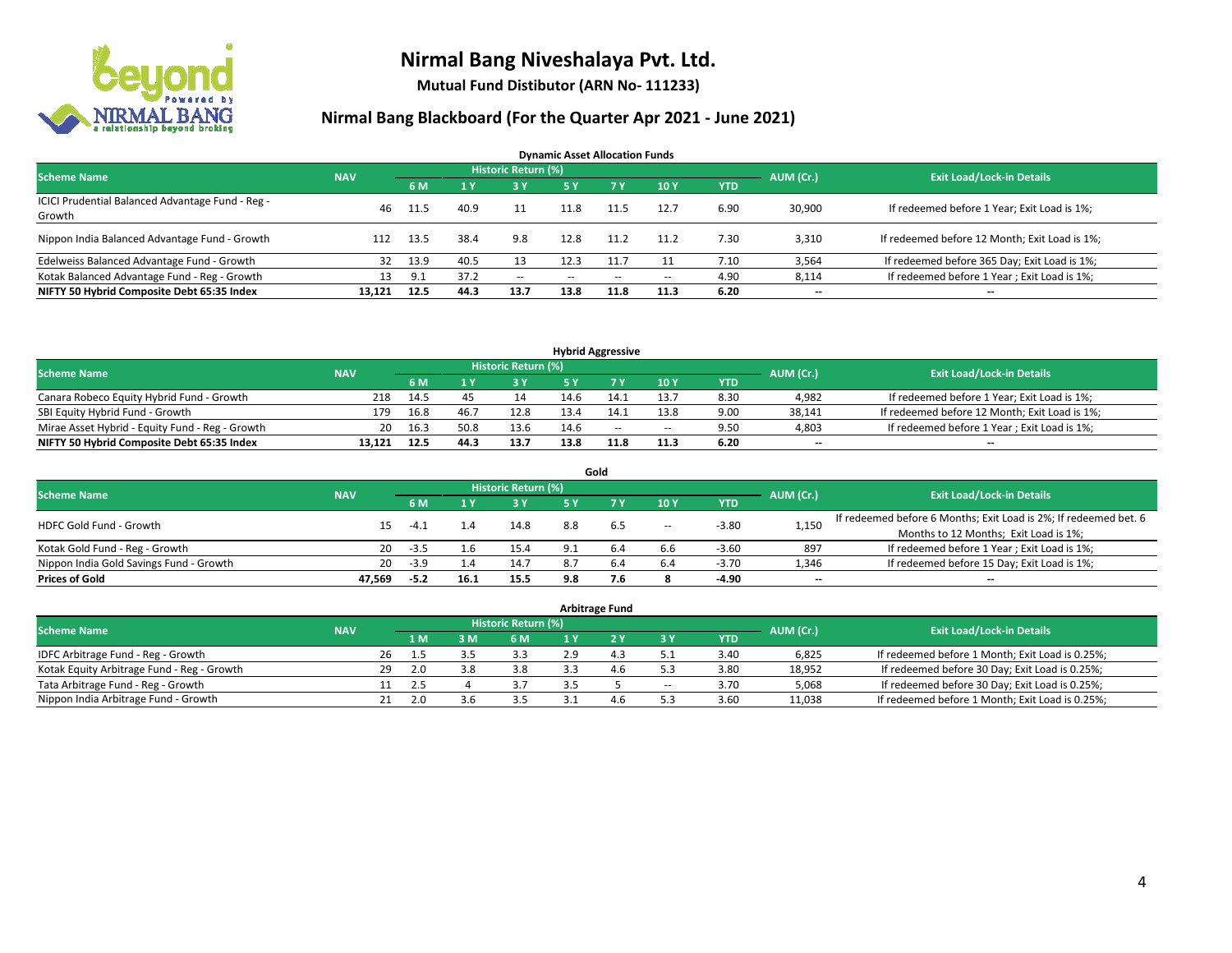

**Mutual Fund Distibutor (ARN No- 111233)**

| <b>Overnight Fund</b>                          |                          |                  |     |                            |     |     |            |                          |           |                                  |  |  |  |  |
|------------------------------------------------|--------------------------|------------------|-----|----------------------------|-----|-----|------------|--------------------------|-----------|----------------------------------|--|--|--|--|
| <b>Scheme Name</b>                             | <b>NAV</b>               |                  |     | <b>Historic Return (%)</b> |     |     | <b>YTM</b> | Avg                      | AUM (Cr.) | <b>Exit Load/Lock-in Details</b> |  |  |  |  |
|                                                |                          | $\overline{1}$ W | 2 W | 1 M                        | 3 M | 1Y  |            | <b>Maturity</b>          |           |                                  |  |  |  |  |
| IDFC Overnight Fund - Reg - Growth             | 1,100                    | 3.1              | ર   | 3.1                        |     | 2.9 | 3.25       | 0.01                     | 1,377     | Nil                              |  |  |  |  |
| Tata Overnight Fund - Reg - Growth             | 1,088                    | 3.1              | 3.1 | 3.1                        |     |     | 3.29       | 0.01                     | 2,031     | Nil                              |  |  |  |  |
| SBI Overnight Fund - Growth                    | 3,334                    | 3.2              | 3.1 | 3.1                        |     |     | 3.3        | 0.00                     | 16,581    | Nil                              |  |  |  |  |
| ICICI Prudential Overnight Fund - Reg - Growth | 111                      | 3.2              |     | 3.1                        |     | 2.9 | 3.28017    | 0.01                     | 13,195    | Nil                              |  |  |  |  |
| Nippon India Overnight Fund - Reg - Growth     | 111                      | 3.1              |     | 3.1                        |     |     | 3.26       | 0.01                     | 6,370     | Nil                              |  |  |  |  |
| <b>CRISIL Liquid Fund Index</b>                | $\overline{\phantom{a}}$ | 3.6              | 3.5 | 3.5                        | 3.6 | 3.8 | --         | $\overline{\phantom{a}}$ | --        | $\overline{\phantom{a}}$         |  |  |  |  |

| <b>Liquid Funds</b>                              |            |           |    |                     |     |     |                          |                 |           |                                  |  |  |  |
|--------------------------------------------------|------------|-----------|----|---------------------|-----|-----|--------------------------|-----------------|-----------|----------------------------------|--|--|--|
| <b>Scheme Name</b>                               | <b>NAV</b> |           |    | Historic Return (%) |     |     | <b>YTM</b>               | Avg             | AUM (Cr.) | <b>Exit Load/Lock-in Details</b> |  |  |  |
|                                                  |            | <b>1W</b> | 2W | 1 M                 | 3 M |     |                          | <b>Maturity</b> |           |                                  |  |  |  |
| Aditya Birla Sun Life Liquid Fund - Reg - Growth | 331        | -3.3      |    |                     |     |     | 3.45                     | 0.09            | 30,938    | *Ref Footnote                    |  |  |  |
| ICICI Prudential Liquid Fund - Reg - Growth      | 304        | 3.1       |    |                     |     |     | 3.39509                  | 0.10            | 40,714    | *Ref Footnote                    |  |  |  |
| Kotak Liquid Fund - Reg - Growth                 | 4,159      | -3.1      |    |                     |     |     | 3.4                      | 0.10            | 33,474    | *Ref Footnote                    |  |  |  |
| Nippon India Liquid Fund - Growth                | 5,019      | 3.1       |    |                     |     |     | 3.36                     | 0.12            | 22,828    | *Ref Footnote                    |  |  |  |
| Mahindra Manulife Liquid Fund - Reg - Growth     | 1,335      | 3.3       |    | 3.2                 |     |     | 3.42                     | 0.09            | 1,639     | *Ref Footnote                    |  |  |  |
| <b>CRISIL Liquid Fund Index</b>                  | $- -$      | 3.6       |    | 3.5                 | 3.6 | 3.8 | $\overline{\phantom{a}}$ | $- -$           | $- -$     | $-$                              |  |  |  |

| <b>Ultra Short Fund</b>                           |            |     |     |                            |     |        |                          |                          |           |                                  |  |  |  |
|---------------------------------------------------|------------|-----|-----|----------------------------|-----|--------|--------------------------|--------------------------|-----------|----------------------------------|--|--|--|
| <b>Scheme Name</b>                                | <b>NAV</b> |     |     | <b>Historic Return (%)</b> |     |        | <b>YTM</b>               | Avg                      | AUM (Cr.) | <b>Exit Load/Lock-in Details</b> |  |  |  |
|                                                   |            | 1 M | з м | 6 M                        | 1 Y | $-3V$  |                          | <b>Maturity</b>          |           |                                  |  |  |  |
| HDFC Ultra Short Term Fund - Reg - Growth         | 12         | 4.1 | 4.2 | 3.5                        | 4.9 | $\sim$ | 4.01                     | 0.61                     | 15,279    | Nil                              |  |  |  |
| ICICI Prudential Ultra Short Term Fund - Growth   | 22         | 4.3 | 4.5 |                            |     |        | 4.72798                  | 0.45                     | 9,539     | Ni                               |  |  |  |
| UTI Ultra Short Term Fund - Growth                | 3.274      | 3.3 |     | 3.4                        |     | 4.8    | 3.97                     | 0.38                     | 2,328     | Ni                               |  |  |  |
| Aditya Birla Sun Life Savings Fund - Reg - Growth | 425        | 4.7 | 4.8 | 3.8                        | 5.7 | 7.4    | 4.11                     | 0.54                     | 18,188    | Nil                              |  |  |  |
| <b>NIFTY Ultra Short Duration Debt Index</b>      | 4.284      | 4.0 | 4.1 | 3.8                        | 4.3 | 6.7    | $\overline{\phantom{a}}$ | $\overline{\phantom{a}}$ | $- -$     | $-$                              |  |  |  |

| <b>Money Market Fund</b>                         |            |      |     |                            |                  |             |            |                 |           |                                               |  |  |  |  |
|--------------------------------------------------|------------|------|-----|----------------------------|------------------|-------------|------------|-----------------|-----------|-----------------------------------------------|--|--|--|--|
| <b>Scheme Name</b>                               | <b>NAV</b> |      |     | <b>Historic Return (%)</b> |                  |             | <b>YTM</b> | Avg             | AUM (Cr.) | <b>Exit Load/Lock-in Details</b>              |  |  |  |  |
|                                                  |            | 1 M  | 3 M | 6 M                        | $\overline{1}$ Y | <b>23 V</b> |            | <b>Maturity</b> |           |                                               |  |  |  |  |
| Aditya Birla Sun Life Money Manager Fund - Reg - | 287        |      | 4.3 | 3.8                        | 4.8              |             | 3.83       | 0.43            |           | Nil                                           |  |  |  |  |
| Growth                                           |            | 4.1  |     |                            |                  |             |            |                 | 14,499    |                                               |  |  |  |  |
| SBI Savings Fund - Growth                        | 33         | 3.5  |     | 3.3                        | 4.3              | 6.5         | 3.77       | 0.41            | 24,547    | If redeemed before 3 Days; Exit Load is 0.1%; |  |  |  |  |
| HDFC Money Market Fund - Growth                  | 4.443      | -4.1 | 4.3 | 3.7                        |                  | 6.9         | 3.85       | 0.48            | 14,232    | Nil                                           |  |  |  |  |
| Tata Money Market Fund - Reg - Growth            | 3,662      | 4.3  | 4.6 | 3.9                        | 4.9              | 4.4         | 3.97       | 0.60            | 3,236     | Nil                                           |  |  |  |  |
| <b>CRISIL Liquid Fund Index</b>                  | $- -$      | 3.5  | 3.6 | 3.5                        | 3.8              | 5.9         | $- -$      | $- -$           | $- -$     | $-$                                           |  |  |  |  |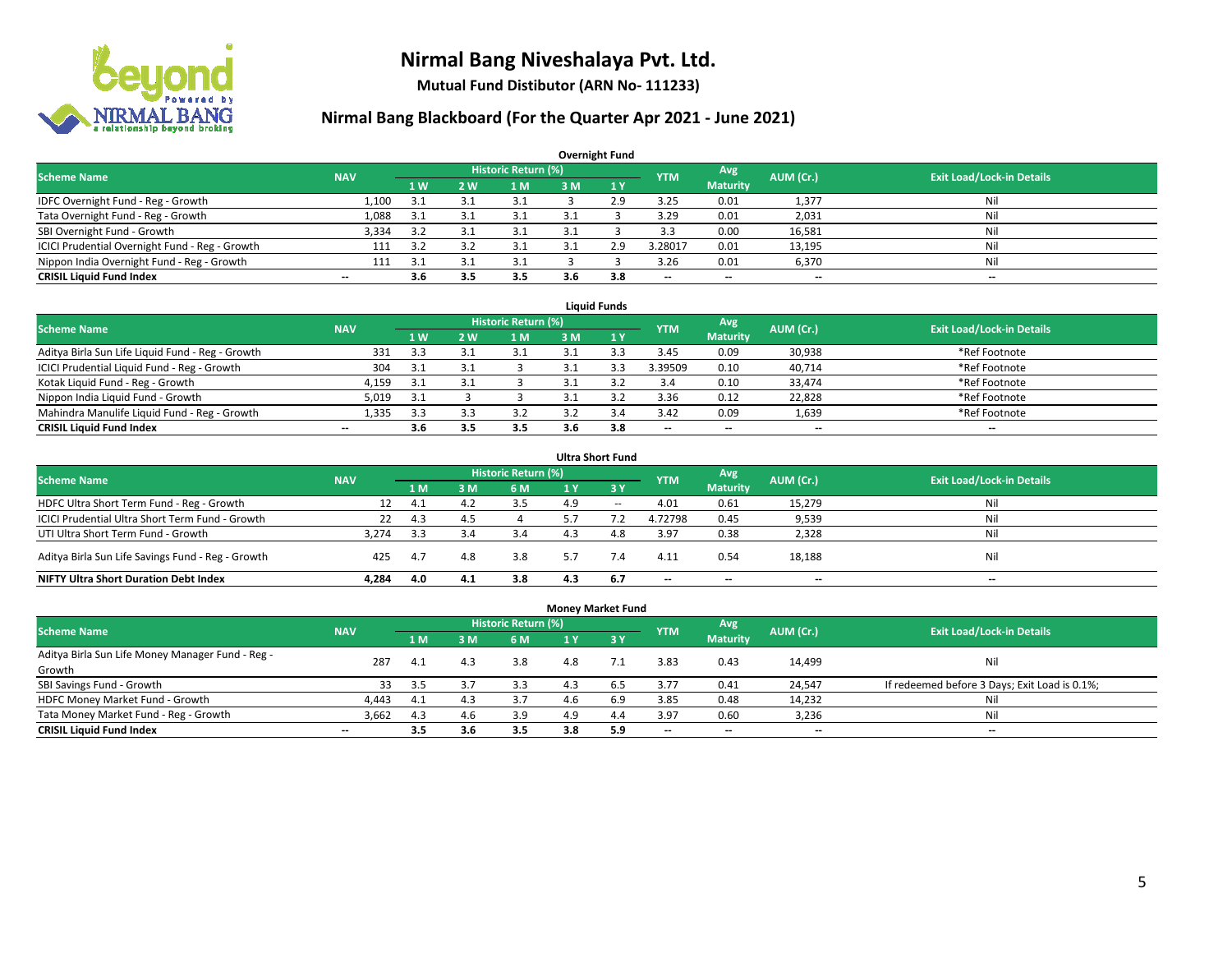

**Mutual Fund Distibutor (ARN No- 111233)**

| <b>Short Term Fund</b>                    |            |    |      |     |                            |     |     |            |                 |           |                                  |  |  |  |
|-------------------------------------------|------------|----|------|-----|----------------------------|-----|-----|------------|-----------------|-----------|----------------------------------|--|--|--|
| <b>Scheme Name</b>                        | <b>NAV</b> |    |      |     | <b>Historic Return (%)</b> |     |     | <b>YTM</b> | Avg             | AUM (Cr.) | <b>Exit Load/Lock-in Details</b> |  |  |  |
|                                           |            |    | 1 M. | 8 M | 6 M                        | 1 V |     |            | <b>Maturity</b> |           |                                  |  |  |  |
| HDFC Short Term Debt Fund - Growth        |            | 25 | 9.0  |     | 3.9                        |     |     | 5.32       | 3.27            | 17.443    | Nil                              |  |  |  |
| Nippon India Short Term Fund - Growth     |            | 41 | 10.4 |     | 4.7                        |     |     | 5.37       | 2.53            | 8.375     | Nil                              |  |  |  |
| ICICI Prudential Short Term Fund - Growth |            | 46 | 9.3  |     | 4.Z                        |     | 8.8 | 5.41       | 3.76            | 22,193    | Nil                              |  |  |  |

| <b>Low Duration Fund</b>                     |            |     |  |                     |     |  |            |                 |           |                                  |  |  |  |  |
|----------------------------------------------|------------|-----|--|---------------------|-----|--|------------|-----------------|-----------|----------------------------------|--|--|--|--|
| <b>Scheme Name</b>                           | <b>NAV</b> |     |  | Historic Return (%) |     |  | <b>YTM</b> | Avg             | AUM (Cr.) | <b>Exit Load/Lock-in Details</b> |  |  |  |  |
|                                              |            | 1 M |  | 6 M                 |     |  |            | <b>Maturity</b> |           |                                  |  |  |  |  |
| <b>HDFC Low Duration Fund - Growth</b>       | 45         | 5 h |  | 4.⊥                 | 6.6 |  | 4.78       | 2.71            | 23,013    | Nil                              |  |  |  |  |
| ICICI Prudential Savings Fund - Reg - Growth | 419        |     |  | 4.2                 |     |  | 4.76136    | 3.88            | 28,269    | Nil                              |  |  |  |  |
| Kotak Low Duration Fund - Std - Growth       | 2.647      |     |  |                     | 6.2 |  | 4.59       | 1.55            | 11,861    | Nil                              |  |  |  |  |

| <b>Banking &amp; PSU Bond Funds</b>                 |            |    |      |     |                     |  |        |            |                 |           |                                  |  |  |  |
|-----------------------------------------------------|------------|----|------|-----|---------------------|--|--------|------------|-----------------|-----------|----------------------------------|--|--|--|
| <b>Scheme Name</b>                                  | <b>NAV</b> |    |      |     | Historic Return (%) |  |        | <b>YTM</b> | Avg             | AUM (Cr.) | <b>Exit Load/Lock-in Details</b> |  |  |  |
|                                                     |            |    | 1 M  | . M | 6 M                 |  |        |            | <b>Maturity</b> |           |                                  |  |  |  |
| HDFC Banking and PSU Debt Fund - Reg - Growth       |            | 18 | 9.3  |     | 3.9                 |  |        | 5.62       | 4.16            | 9,844     | Nil                              |  |  |  |
| Tata Banking & PSU Debt Fund - Reg - Growth         |            |    | 11.8 |     |                     |  | $\sim$ | 5.24       | 3.64            | 471       | Nil                              |  |  |  |
| Kotak Banking and PSU Debt Fund - Reg - Growth      |            |    | 9.7  |     | 3.3                 |  |        | 5.74       | 4.65            | 9,675     | Nil                              |  |  |  |
| Nippon India Banking & PSU Debt Fund - Reg - Growth |            | 16 | 9.N  | 8.8 | 3.6                 |  |        | 5.02       | 3.26            | 6,918     | Nil                              |  |  |  |

| <b>Corporate Bond Funds</b>                         |            |    |      |     |                            |     |                          |            |                 |           |                                  |  |  |  |
|-----------------------------------------------------|------------|----|------|-----|----------------------------|-----|--------------------------|------------|-----------------|-----------|----------------------------------|--|--|--|
| <b>Scheme Name</b>                                  |            |    |      |     | <b>Historic Return (%)</b> |     |                          | <b>YTM</b> | Avg             | AUM (Cr.) |                                  |  |  |  |
|                                                     | <b>NAV</b> |    | 1 M  | M   | 6 M                        | 1 Y | 73 Y                     |            | <b>Maturity</b> |           | <b>Exit Load/Lock-in Details</b> |  |  |  |
| ICICI Prudential Corporate Bond Fund - Reg - Growth |            | 23 | -8.0 | 6.7 | 4.1                        | 7.b | 8.9                      | 4.80505    | 2.98            | 19,706    | Nil                              |  |  |  |
| IDFC Corporate Bond Fund - Reg - Growth             |            | 15 | 11.8 | 9.5 | 3.8                        | 8.2 | 8.8                      | 5.1        | 2.77            | 22,565    | Nil                              |  |  |  |
| HDFC Corporate Bond Fund - Growth                   |            | 25 | 11.1 | 8.9 |                            |     | 9.5                      | 5.43       | 4.51            | 26,670    | Nil                              |  |  |  |
| UTI Corporate Bond Fund - Reg - Growth              |            |    | 8.9  |     | 3.2                        | 7.4 | $\overline{\phantom{a}}$ | 4.84       | 2.07            | 3,415     | Nil                              |  |  |  |

|                                            |            |    |      |     |                            |     | <b>Credit Risk Fund</b> |            |                        |           |                                                                       |
|--------------------------------------------|------------|----|------|-----|----------------------------|-----|-------------------------|------------|------------------------|-----------|-----------------------------------------------------------------------|
| <b>Scheme Name</b>                         | <b>NAV</b> |    |      |     | <b>Historic Return (%)</b> |     |                         | <b>YTM</b> | Avg<br><b>Maturity</b> | AUM (Cr.) | <b>Exit Load/Lock-in Details</b>                                      |
|                                            |            |    | 1 M  | 3 M | 6 M                        | 1 Y | $\sqrt{3V}$             |            |                        |           |                                                                       |
| ICICI Prudential Credit Risk Fund - Growth |            | 24 | 11.7 | 8.6 | 6.4                        | 9.6 | 8.7                     | 3702       | 2.52                   | 7,228     | If redeemed before 1 Year; Exit Load is 1%;                           |
| HDFC Credit Risk Debt Fund - Reg - Growth  |            | 19 |      |     |                            |     | د.9                     | 7.5        | 3.06                   | 7,368     | If redeemed before 12 Month; Exit Load is 1%; If redeemed bet. 12     |
|                                            |            |    | 15.6 |     |                            |     |                         |            |                        |           | Month to 18 Month; Exit Load is 0.5%;                                 |
| SBI Credit Risk Fund - Growth              |            |    |      |     |                            |     |                         |            |                        |           | If redeemed before 12 Month; Exit Load is 3%; If redeemed bet. 12     |
|                                            |            |    | 9.5  | 7.9 | 4.9                        | 9.2 | 7.6                     | 6.78       | 2.27                   |           | 3,497 Month to 24 Month; Exit Load is 1.5%; If redeemed bet. 24 Month |
|                                            |            |    |      |     |                            |     |                         |            |                        |           | to 36 Month; Exit Load is 0.75%;                                      |